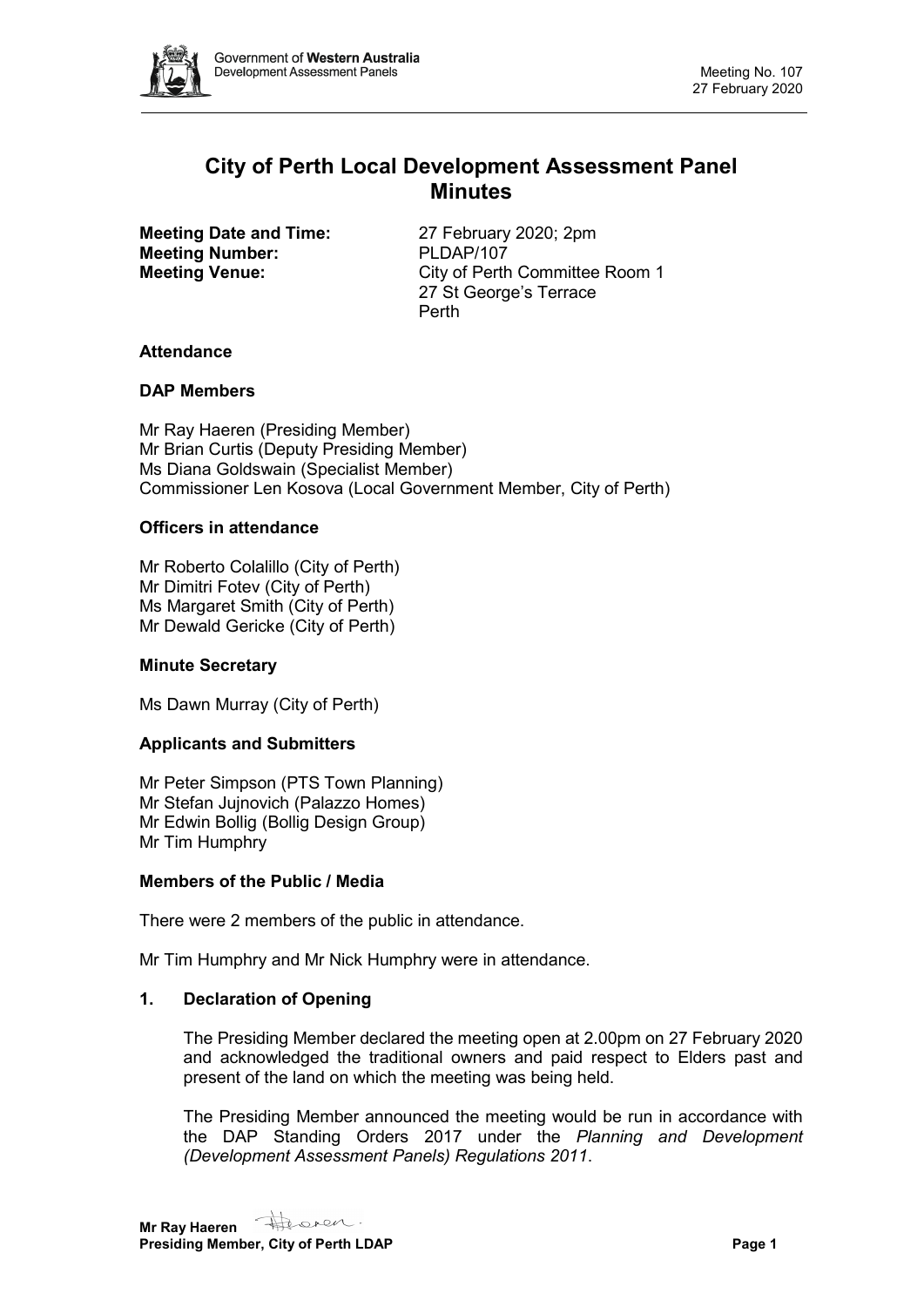

The Presiding Member advised that in accordance with Section 5.16 of the DAP Standing Orders 2017 which states *'A person must not use any electronic, visual or audio recording device or instrument to record the proceedings of the DAP meeting unless the Presiding Member has given permission to do so.',* the meeting would not be recorded.

# **2. Apologies**

Commissioner Andrew Hammond (Local Government Member, City of Perth) Commissioner Gaye McMath (Local Government Member, City of Perth)

## **3. Members on Leave of Absence**

Nil

# **4. Noting of Minutes**

DAP members noted that signed minutes of previous meetings are available on the [DAP website.](https://www.dplh.wa.gov.au/about/development-assessment-panels/daps-agendas-and-minutes)

#### **5. Declaration of Due Consideration**

All members declared that they had duly considered the documents.

#### **6. Disclosure of Interests**

Nil

## **7. Deputations and Presentations**

- **7.1** Mr Tim Humphry addressed the DAP against the application at Item 8.1
- **7.2** Mr Peter Simpson (PTS Town Planning) and Mr Edwin Bollig (Bollig Design Group) addressed the DAP in support the application at Item 8.1 and responded to questions from the panel.
- **7.3** The City of Perth responded to questions from the panel.

## **8. Form 1 – Responsible Authority Reports – DAP Application**

| 8.1 | <b>Property Location:</b>              | 19-23 (Lots 7, 130 and 131) Collin Street, West<br>Perth                                                                                                       |
|-----|----------------------------------------|----------------------------------------------------------------------------------------------------------------------------------------------------------------|
|     | <b>Development Description:</b>        | Demolition of the existing buildings and the<br>construction of an 11 level residential<br>development containing 40 multiple dwellings<br>and 74 parking bays |
|     | Applicant:                             | <b>PTS Town Planning</b>                                                                                                                                       |
|     | Owner:                                 | 19 Collin Street Pty Ltd and 21-23 Colin Street Pty<br>Ltd                                                                                                     |
|     | Responsible Authority:<br>DAP File No: | City of Perth<br>DAP/19/01682                                                                                                                                  |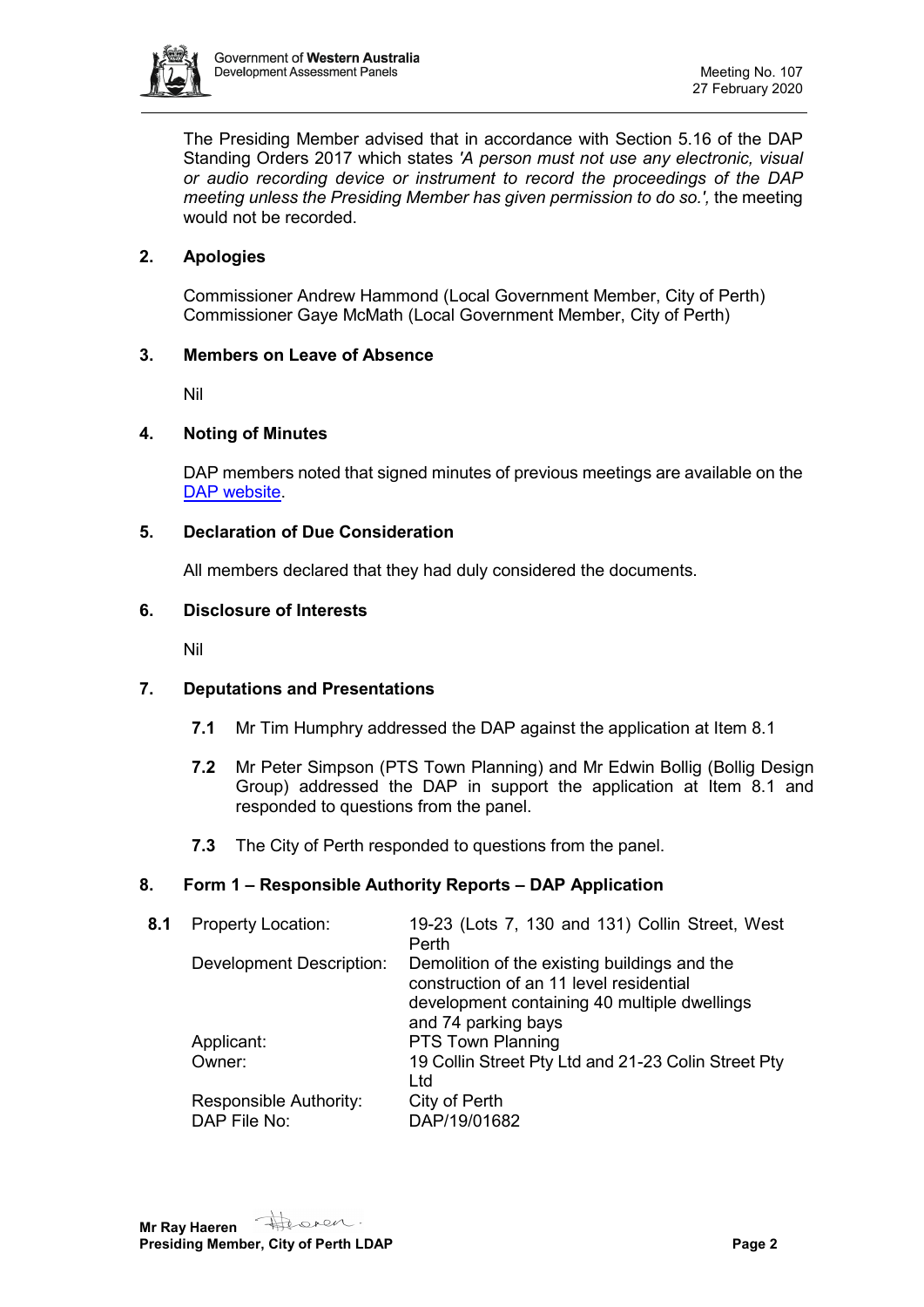

# **REPORT RECOMMENDATION**

**Moved by:** Commissioner Len Kosova **Seconded by:** Mr Brian Curtis

That the City of Perth Local Development Assessment Panel (LDAP) resolves to:

1. **Approve by absolute majority** DAP Application reference DAP/19/01682 and accompanying perspectives (Attachment 2) and development plans (Attachment 3) in accordance with Clause 68 of the *Planning and Development (Local Planning Schemes) Regulations 2015*, and the provisions of City Planning Scheme No. 2 and the Metropolitan Region Scheme, subject to the following conditions:

#### **Conditions**

- 1. the owner submitting evidence and final confirmation to the City that the transaction in respect of transfer of plot ratio has been finalised between the owners of at 55- 59 (Lots 1-3) Goderich Street, East Perth and 19-23 (Lots 7, 130 and 131) Colin Street, West Perth prior to applying for a building permit, noting the transaction of transferred plot ratio will then be registered in the City Planning Scheme No. 2 Transferred Plot Ratio Register;
- 2. the development being constructed with high quality and durable materials and finishes and to a level of detailing that is consistent with the elevations and perspectives received on 10 February 2020, with particular attention to the rear elevation and vertical feature blade elements, with the final details of the design and a sample board of the materials, colours and finishes being submitted for approval by the City prior to applying for a building permit;
- 3. any proposed air-conditioning condensers, external building plant, lift overruns, piping, ducting, water tanks, transformers and fire control rooms being located or screened so that they cannot be viewed from any location external to the site and to minimise any visual and noise impact on the adjacent properties, with fire boosters being integrated into the design of the building or landscaping, with details of the location and screening of such plant and services being submitted for approval by the City prior to applying for a building permit;
- 4. final details of all landscaped areas, including soil depths, irrigation, plant species and suitable screening, being submitted for approval by the City prior to applying for a building permit with the landscaping being installed prior to occupation of development and thereafter maintained to a high standard to the City's satisfaction;
- 5. a final Acoustic Report addressing the requirements outlined in the preliminary Acoustic Report prepared by Herring Storer Acoustics dated August 2019 regarding the noise amelioration construction specifications and other noise management measures and requirements of State Planning Policy 5.4 - Road and Rail Transport Noise and Freight Considerations in Land Use Planning, being implemented in full to the satisfaction of the City with final plans being certified by a qualified acoustic consultant confirming the development incorporates the recommendations and can achieve compliance with the relevant noise legislation, prior to applying for a building permit;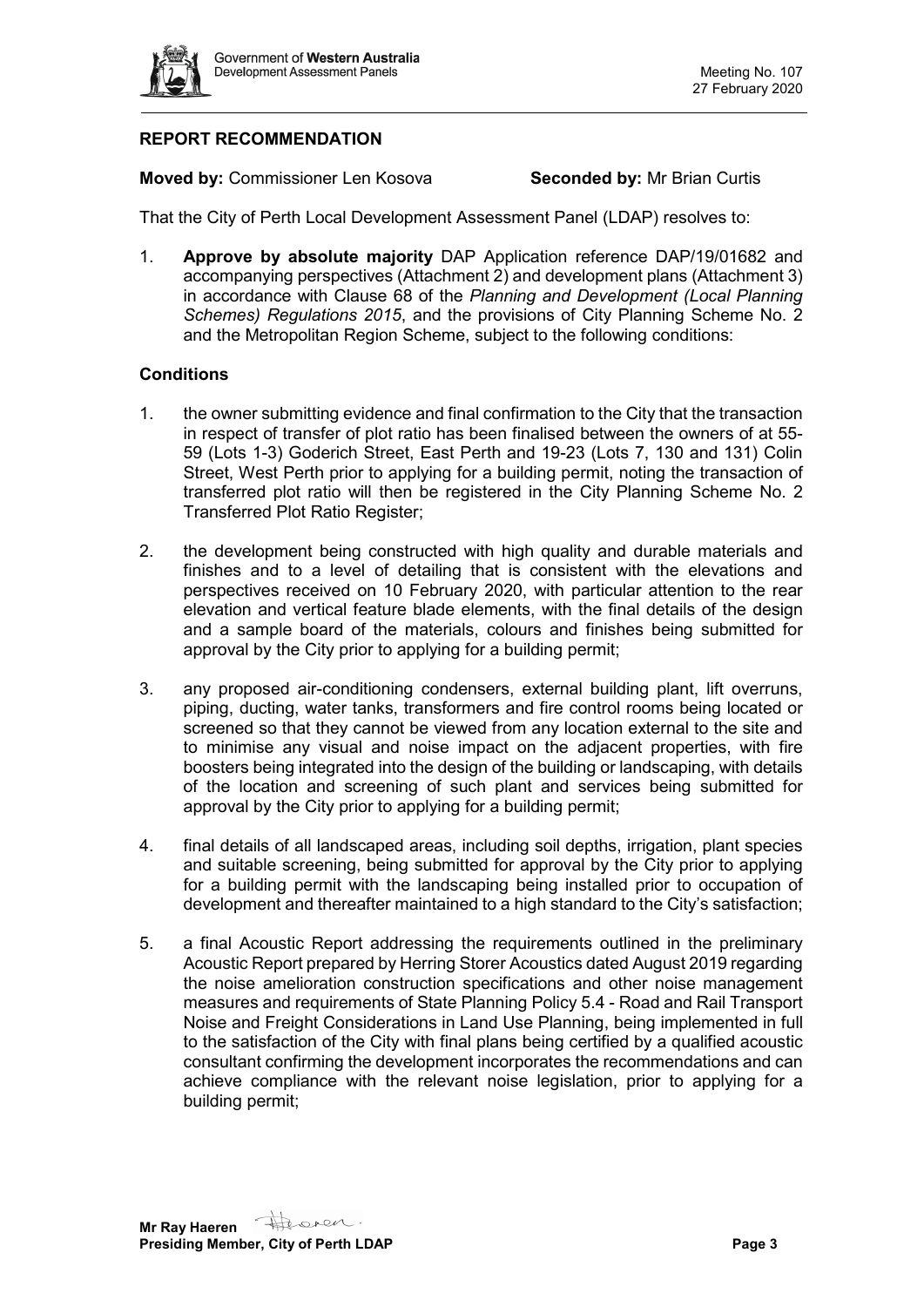

- 6. a final Waste Management Plan, satisfying the City's waste servicing requirements, being submitted for approval by the City prior to applying for a building permit, with the Plan being implemented by the owners and/or strata managers of the development on an ongoing basis to the satisfaction of the City;
- 7. the dimensions of all car parking bays, vehicle entrance and circulation areas complying with the Australian Standard AS2890.1 with a certificate of compliance by an architect or engineer being submitted for approval by the City prior to applying for a building permit;
- 8. on-site stormwater disposal/management being to the City's specifications with details being submitted for approval by the City prior to applying for the relevant building permit;
- 9. any signage for the development being integrated with the design of the building with any signage that is not exempt from approval under the City's Planning Policy 4.6 – Signs being subject to a separate application for approval;
- 10. the existing street trees located in the road verge on Colin Street being retained and protected from damage throughout any demolition and development works with tree protection zones being established and maintained during the demolition and construction periods in accordance with the Australian Standard S4970-2009 - Protection of Trees on Development Sites, to the satisfaction of the City;
- 11. in the event of the development not proceeding within six months of the demolition of the existing buildings on the site, the site is to be aesthetically secured and landscaped in order to preserve the amenity of the area, prevent unauthorised car parking and reduce dust and sand being blown from the site and shall be maintained in a clean and tidy state at all times to the satisfaction of the City;
- 12. the works referred to in the above condition, being secured by a bond/deed of agreement between the landowner/applicant and the City, to the value of the proposed works as determined by the City, with the cost of the deed to be borne by the applicant and the bond/deed being finalised to the City's satisfaction prior to any demolition works being undertaken; and
- 13. a demolition management plan and construction management plan for the proposal drawn up in accordance with the City's pro-forma and requirements being submitted for approval by the City prior to applying for a demolition permit and/or a building permit.

## **Advice Notes**

- 1. This decision constitutes planning approval only and is valid for a period of two (2) years from the date of approval. If the subject development is not substantially commenced within the two (2) year period, the approval shall lapse and be of no further effect.
- 2. With regards to the preliminary Waste Management Plan, the City advises that the final Waste Management Plan is also required to include the provision for dedicated areas for temporary waste storage to ensure bulk waste does not impact on the functionality of the designated bin store.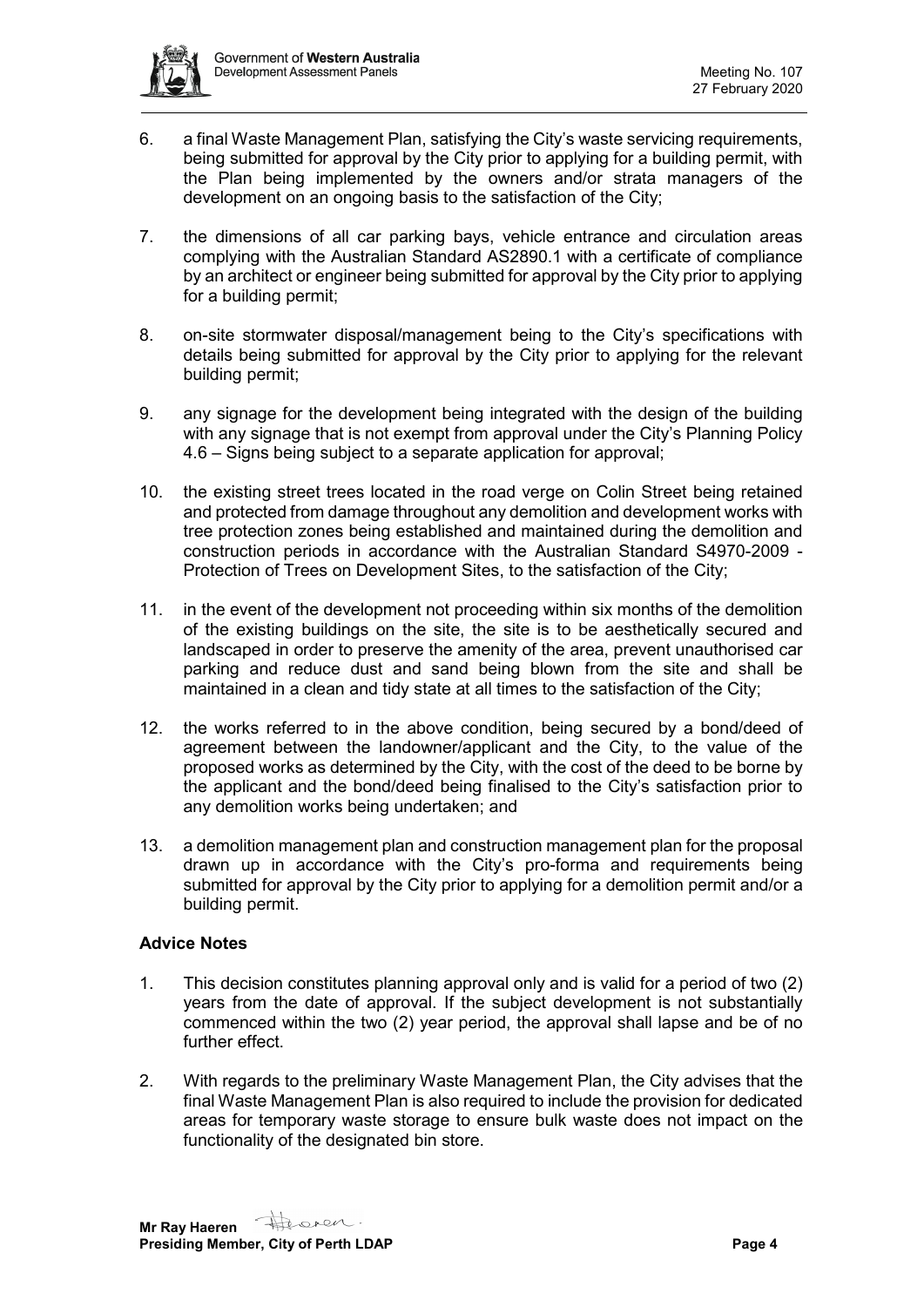

#### **AMENDING MOTION 1**

#### **Moved by:** Mr Ray Haeren **Seconded by:** Mr Brian Curtis

That a new Condition number 4 be added and that the remaining conditions be renumbered accordingly:

*the design of the roof-top communal space incorporating additional soft landscaping to better address the shortfall in landscaped area, to improve the amenity of the development and its contribution to the character of the locality;*

#### **The Amending Motion was put and CARRIED UNANIMOUSLY.**

**REASON:** To improve the development's contribution to the desired amenity and character of the locality.

#### **AMENDING MOTION 2**

#### **Moved by:** Mr Ray Haeren **Seconded by:** Mr Brian Curtis

That a new Advice Note be added to read as follows:

*The final plans and details submitted to the City of Perth to satisfy the conditions of this approval will be verified by the City Architect and Statutory Planners. Any substantive changes to the approved plans will need to be made via a Form 2 process.*

#### **The Amending Motion was put and CARRIED UNANIMOUSLY.**

**REASON:** To provide clarity for the applicant in regard to the process of gaining clearance of the conditions of approval.

## **REPORT RECOMMENDATION (AS AMENDED)**

That the City of Perth Local Development Assessment Panel (LDAP) resolves to:

1. **Approve by absolute majority** DAP Application reference DAP/19/01682 and accompanying perspectives (Attachment 2) and development plans (Attachment 3) in accordance with Clause 68 of the *Planning and Development (Local Planning Schemes) Regulations 2015*, and the provisions of City Planning Scheme No. 2 and the Metropolitan Region Scheme, subject to the following conditions:

# **Conditions**

- 1. the owner submitting evidence and final confirmation to the City that the transaction in respect of transfer of plot ratio has been finalised between the owners of at 55- 59 (Lots 1-3) Goderich Street, East Perth and 19-23 (Lots 7, 130 and 131) Colin Street, West Perth prior to applying for a building permit, noting the transaction of transferred plot ratio will then be registered in the City Planning Scheme No. 2 Transferred Plot Ratio Register;
- 2. the development being constructed with high quality and durable materials and finishes and to a level of detailing that is consistent with the elevations and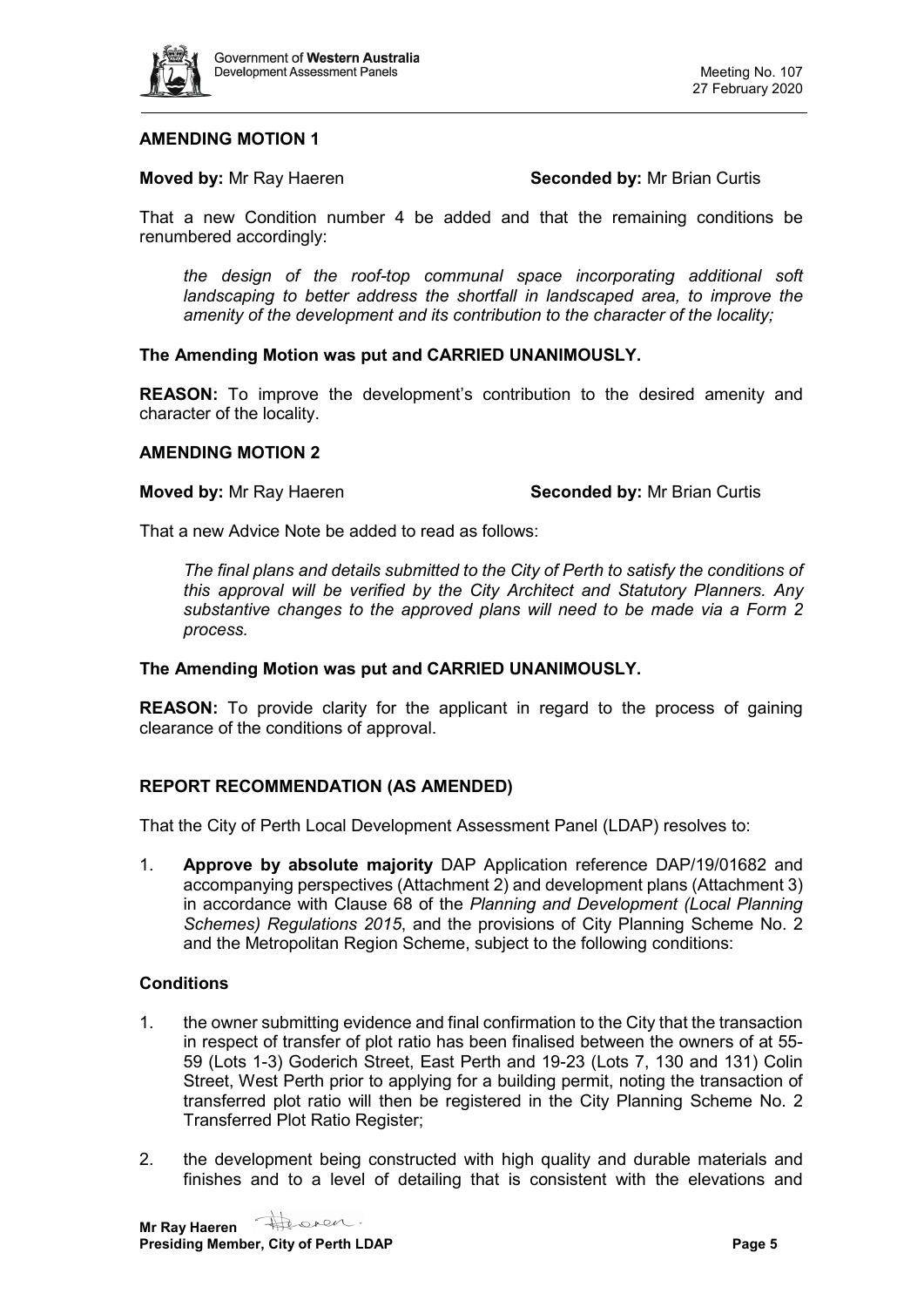

perspectives received on 10 February 2020, with particular attention to the rear elevation and vertical feature blade elements, with the final details of the design and a sample board of the materials, colours and finishes being submitted for approval by the City prior to applying for a building permit;

- 3. any proposed air-conditioning condensers, external building plant, lift overruns, piping, ducting, water tanks, transformers and fire control rooms being located or screened so that they cannot be viewed from any location external to the site and to minimise any visual and noise impact on the adjacent properties, with fire boosters being integrated into the design of the building or landscaping, with details of the location and screening of such plant and services being submitted for approval by the City prior to applying for a building permit;
- 4. the design of the roof-top communal space incorporating additional soft landscaping to better address the shortfall in landscaped area, to improve the amenity of the development and its contribution to the character of the locality;
- 5. final details of all landscaped areas, including soil depths, irrigation, plant species and suitable screening, being submitted for approval by the City prior to applying for a building permit with the landscaping being installed prior to occupation of development and thereafter maintained to a high standard to the City's satisfaction;
- 6. a final Acoustic Report addressing the requirements outlined in the preliminary Acoustic Report prepared by Herring Storer Acoustics dated August 2019 regarding the noise amelioration construction specifications and other noise management measures and requirements of State Planning Policy 5.4 - Road and Rail Transport Noise and Freight Considerations in Land Use Planning, being implemented in full to the satisfaction of the City with final plans being certified by a qualified acoustic consultant confirming the development incorporates the recommendations and can achieve compliance with the relevant noise legislation, prior to applying for a building permit;
- 7. a final Waste Management Plan, satisfying the City's waste servicing requirements, being submitted for approval by the City prior to applying for a building permit, with the Plan being implemented by the owners and/or strata managers of the development on an ongoing basis to the satisfaction of the City;
- 8. the dimensions of all car parking bays, vehicle entrance and circulation areas complying with the Australian Standard AS2890.1 with a certificate of compliance by an architect or engineer being submitted for approval by the City prior to applying for a building permit;
- 9. on-site stormwater disposal/management being to the City's specifications with details being submitted for approval by the City prior to applying for the relevant building permit;
- 10. any signage for the development being integrated with the design of the building with any signage that is not exempt from approval under the City's Planning Policy 4.6 – Signs being subject to a separate application for approval;
- 11. the existing street trees located in the road verge on Colin Street being retained and protected from damage throughout any demolition and development works with tree protection zones being established and maintained during the demolition and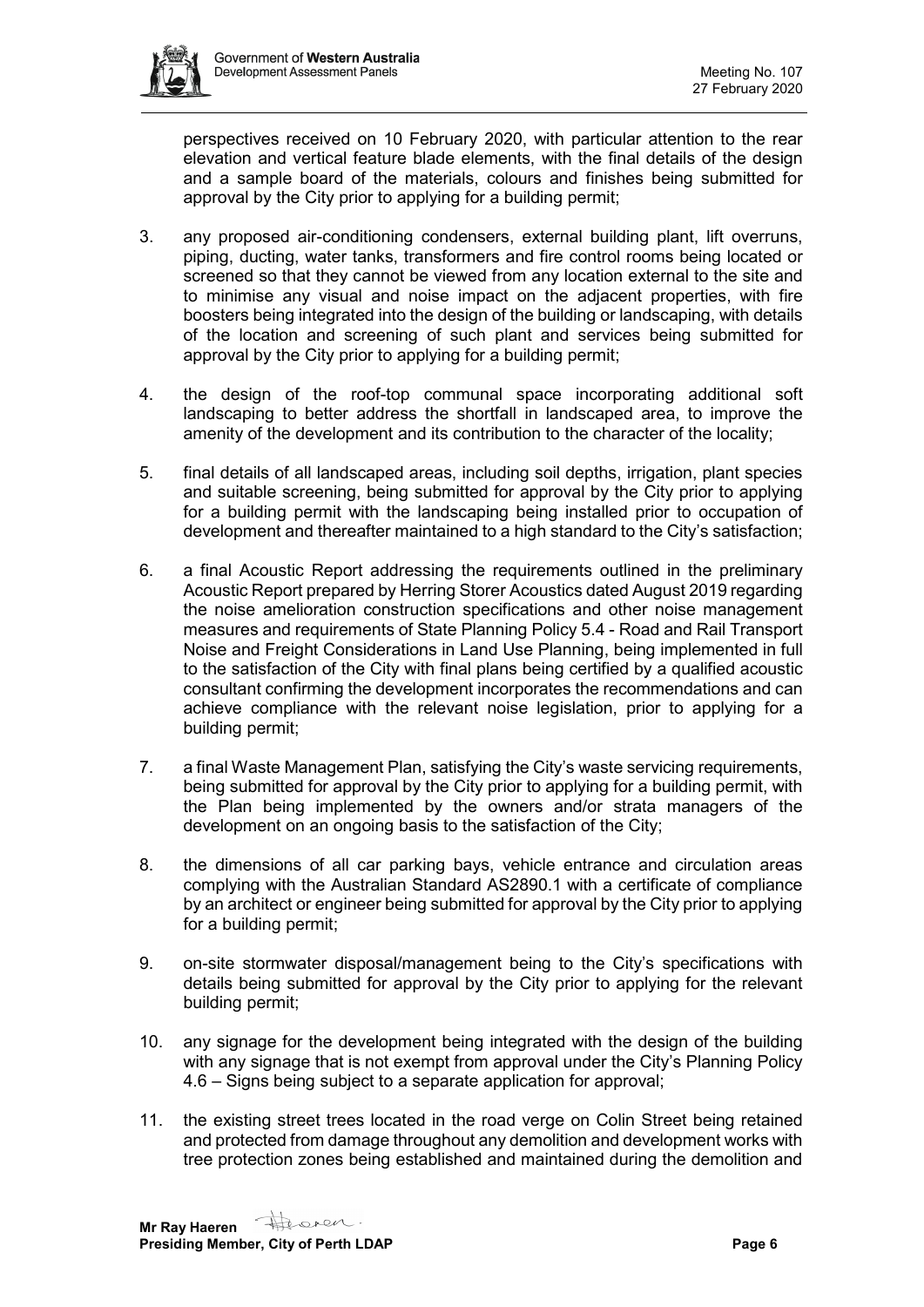

construction periods in accordance with the Australian Standard S4970-2009 - Protection of Trees on Development Sites, to the satisfaction of the City;

- 12. in the event of the development not proceeding within six months of the demolition of the existing buildings on the site, the site is to be aesthetically secured and landscaped in order to preserve the amenity of the area, prevent unauthorised car parking and reduce dust and sand being blown from the site and shall be maintained in a clean and tidy state at all times to the satisfaction of the City;
- 13. the works referred to in the above condition, being secured by a bond/deed of agreement between the landowner/applicant and the City, to the value of the proposed works as determined by the City, with the cost of the deed to be borne by the applicant and the bond/deed being finalised to the City's satisfaction prior to any demolition works being undertaken; and
- 14. a demolition management plan and construction management plan for the proposal drawn up in accordance with the City's pro-forma and requirements being submitted for approval by the City prior to applying for a demolition permit and/or a building permit.

#### **Advice Notes**

- 1. This decision constitutes planning approval only and is valid for a period of two (2) years from the date of approval. If the subject development is not substantially commenced within the two (2) year period, the approval shall lapse and be of no further effect.
- 2. With regards to the preliminary Waste Management Plan, the City advises that the final Waste Management Plan is also required to include the provision for dedicated areas for temporary waste storage to ensure bulk waste does not impact on the functionality of the designated bin store.
- 3. The final plans and details submitted to the City of Perth to satisfy the conditions of this approval will be verified by the City Architect and Statutory Planners. Any substantive changes to the approved plans will need to be made via a Form 2 process.

#### **The Report Recommendation (as amended) was put and CARRIED (3/1)**

- For: Mr Brian Curtis Mr Ray Haeren Ms Diana Goldswain
- Against: Commissioner Len Kosova

**REASON:** In accordance with details contained in the Responsible Authority Report and Amending Motions.

#### **9. Form 2 – Responsible Authority Reports – Amending or cancelling DAP development approval**

Nil